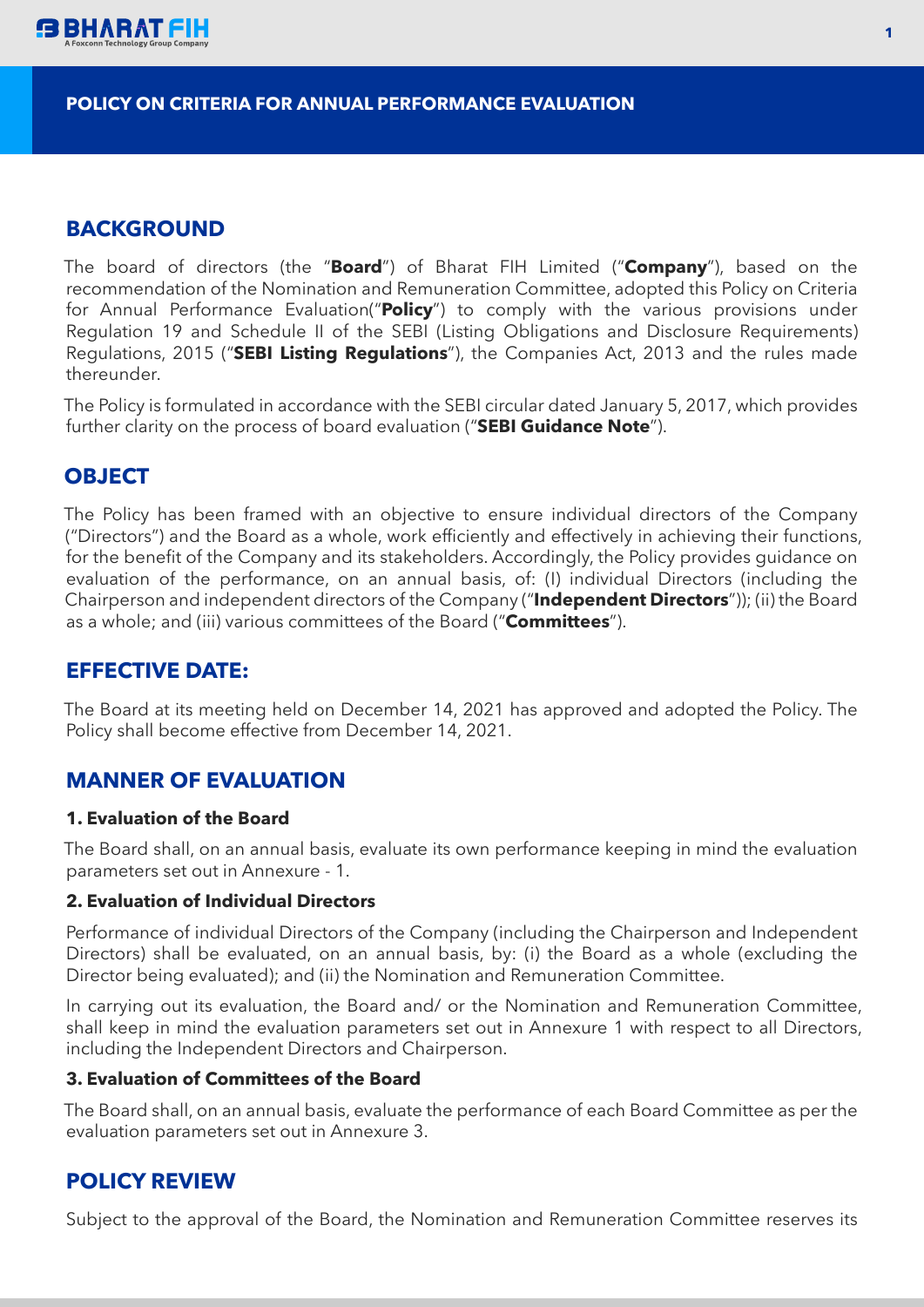

right to review and amend this Policy, if required, to ascertain its appropriateness as per the needs of the Company. The Policy may be amended by passing a resolution at a meeting of the Nomination and Remuneration Committee.

## **DISCLOSURE**

In accordance with the requirements under the SEBI Listing Regulations and the Companies Act, 2013 disclosure regarding the manner in which the performance evaluation has been done by the Board of its own performance, performance of various Board Committees and individual Directors will be made by the Board in the Board's report. Further, the Board's report containing such statement will be made available for the review of shareholders at the general meeting of the Company. The key features of this Policy will be included in the corporate governance statement contained in the annual report of the Company.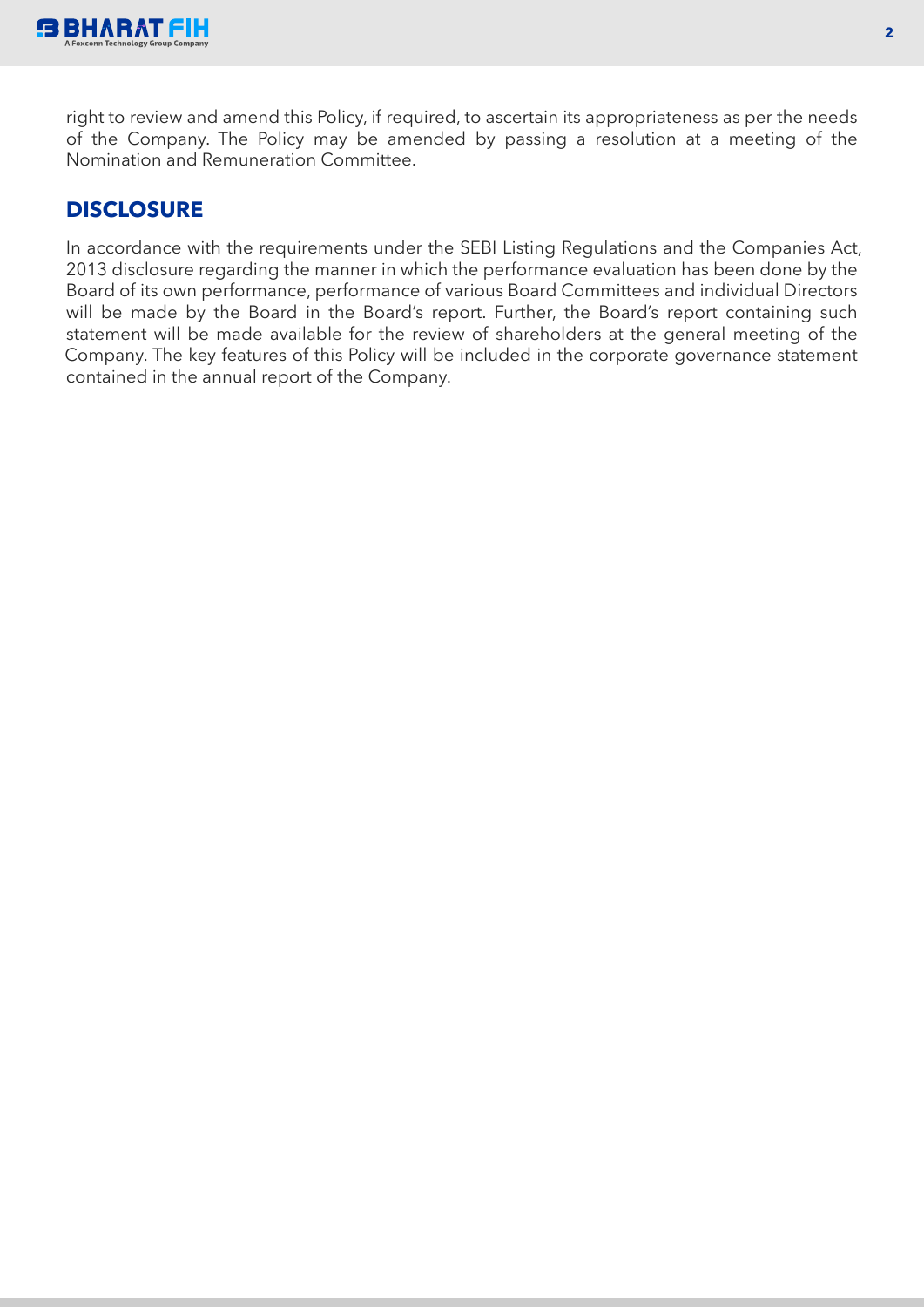

# **ANNEXURE-1**

### **BOARD PERFORMANCE EVALUATION CRITERIA**

- 1 The Board has full understanding of its roles and responsibilities including requirements under the Companies Act 2013 read with rules made thereunder, and SEBI Listing Regulations and is discharging these responsibilities as well.
- 2 Reviewing and guiding corporate strategy, major plans of action, risk policy, annual budgets and business plans; setting performance objectives; monitoring implementation and corporate performance; and overseeing major capital expenditures, acquisitions and divestments.
- 3 Monitoring the effectiveness of the Company's governance practices and making changes as needed.
- 4 Selecting, compensating, monitoring and, when necessary, replacing key executives and overseeing succession planning.
- 5 Aligning key executive and board remuneration with the longer-term interests of the Company and its shareholders.
- 6 Ensuring a transparent board nomination process with the diversity of thought, experience, knowledge, perspective and gender in the Board.
- 7 Monitoring and managing potential conflicts of interest among management, board members and shareholders, including misuse of corporate assets and abuse in related party transactions.
- 8 Ensuring the integrity of the Company's accounting and financial reporting systems, including the independent audit, and that appropriate systems of control are in place, in particular, systems for risk management, financial and operational control, and compliance with the law and relevant standards.
- 9 Overseeing the process of disclosure and communications.
- 10 Monitoring and reviewing Board Evaluation framework.
- 11 Provide strategic guidance to the Company, ensure effective monitoring of the management and accountability to the Company and its shareholders.
- 12 To set a corporate culture and the values by which executives throughout a group will behave.
- 13 To ensure that the Board members act on a fully informed basis, in good faith, with due diligence and care, and in the best interest of the company and its shareholders. Encourage continuing Director's training to ensure that the Board members are kept up to date.
- 14 Apply high ethical standards and take into account the interests of stakeholders.
- 15 Exercise objective independent judgment on corporate affairs.
- 16 Consider assigning a sufficient number of non-executive Board members capable of exercising independent judgement to tasks where there is a potential for conflict of interest.
- 17 Ensure that, while rightly encouraging positive thinking, these do not result in overoptimism that either leads to significant risks not being recognized or exposes the company to excessive risk.
- 18 To have ability to 'step back' to assist executive management by challenging the assumptions underlying: strategy, strategic initiatives (such as acquisitions), risk appetite, exposures and the key areas of the company's focus.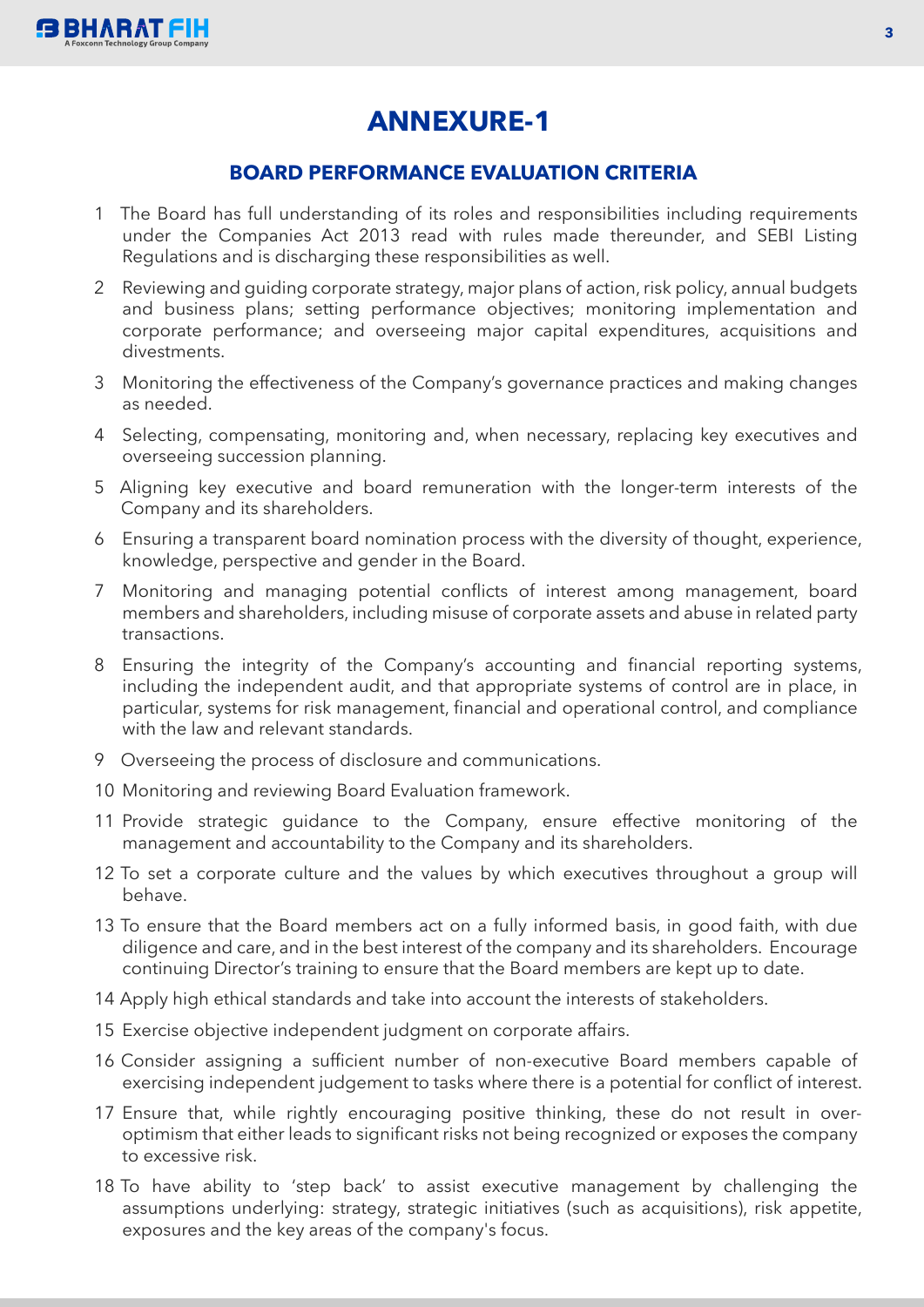

- 19 When Committees of the board are established, their mandate, composition and working procedures should be well defined and disclosed by the board.
- 20 To ensure that Board members should be able to commit themselves effectively to their responsibilities.
- 21 To facilitate the Independent Directors to perform their role effectively as a Board member and also as a member of a Committee.
- 22 The Board holds appropriate number of meetings in a year, these meetings are appropriate length.
- 23 The Minutes of the Board meeting are prepared and circulated to Board members for comments in a timely manner.
- 24 The Action Taken Report with respect to follow up items from Board meeting are properly discussed.

### **IMPLEMENTATION:**

This can be discussed in a meeting of all Board Members once a year and areas requiring further action identified. The Chairman of the Board will take the lead in follow up of items requiring further action.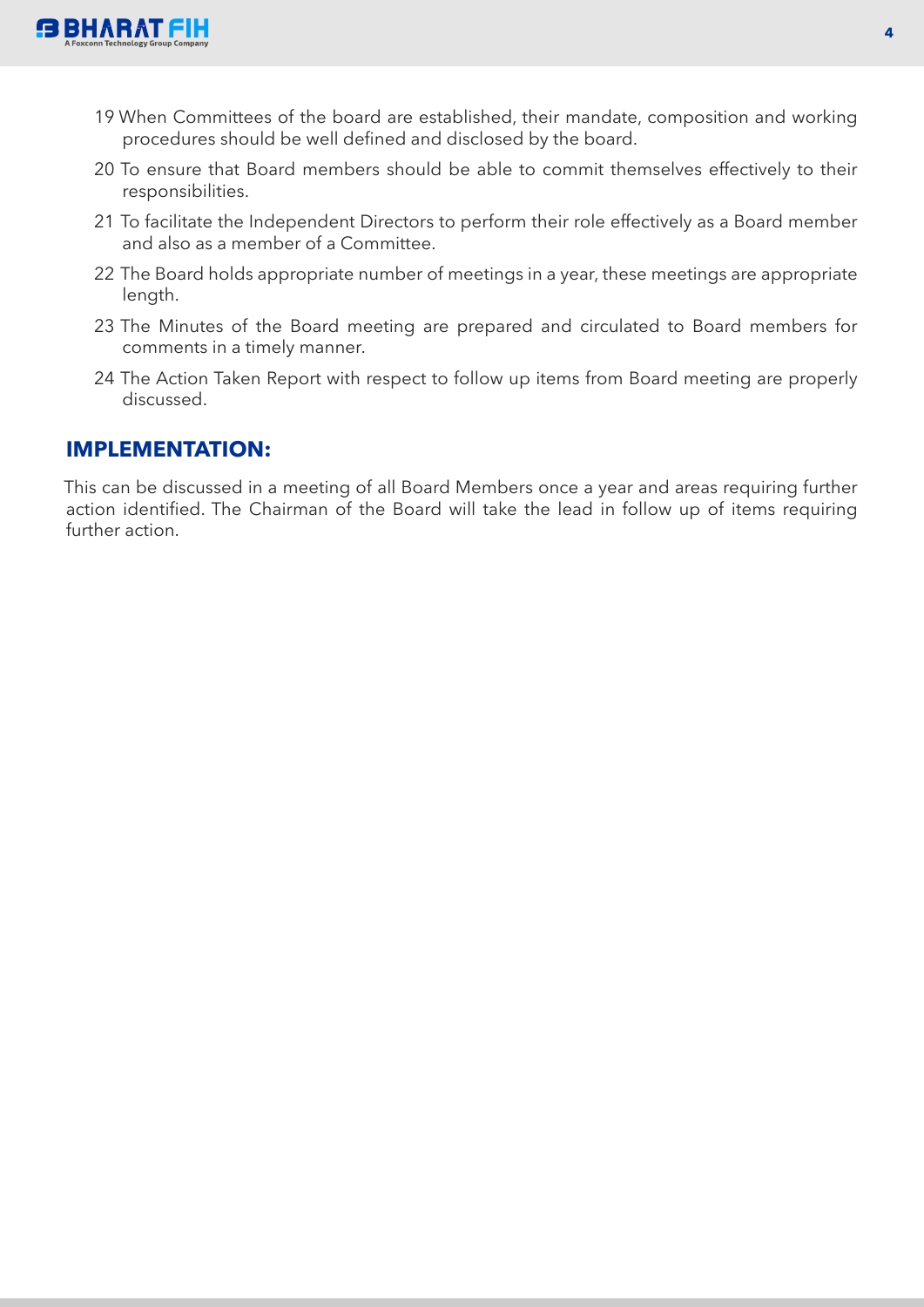

# **ANNEXURE-2**

## **DIRECTORS' PERFORMANCE EVALUATION CRITERIA**

### **For All Directors**

- 1 A Director of the Company shall act in accordance with the Articles of Association of the Company and provisions of the Companies Act, 2013 ("**the Act**") read with applicable rules and regulations and SEBI Listing Regulations;
- 2 A Director of a Company shall act in good faith in order to promote the objects of the company for the benefit of its members as a whole, and in the best interests of the company, its employees, the shareholders, the community and for the protection of environment;
- 3 A Director of a Company shall exercise his duties with due and reasonable care, skill and diligence and shall exercise independent judgment;
- 4 A Director of a Company shall not involve in a situation in which he may have a direct or indirect interest that conflicts, or possibly may conflict, with the interest of the company;
- 5 A Director of a Company shall not achieve or attempt to achieve any undue gain or advantage either to himself or to his relatives, partners, or associates and if such director is found guilty of making any undue gain, he shall be liable to pay an amount equal to that gain to the company;
- 6 A Director of a Company shall not assign his office and any assignment so made shall be void;
- 7 A Director of a Company shall disclose his concern or interest in any company or companies or bodies corporate (including shareholding interest), firms or other association of individuals by giving a notice in writing in Form MBP 1 and cause it to be disclosed at the meeting held immediately after the date of the notice.
- 8 To disclose to the Board whether they, directly, indirectly or on behalf of third parties, have a material interest in any transaction or matter directly affecting the company.
- 9 A Director shall not trade in Company's equity shares on the basis of unpublished price sensitive information by virtue of their position for the purpose of dealing (directly or indirectly) in shares, property or otherwise of the Organization
- 10 A Director shall have regularity of attending meetings of the Board, Board Committees and General Meetings and quality of Preparation / participation.
- 11 A Director shall contribute to Board cohesion, including the ability to listen to and respect the ideas of fellow Directors and members of Management.
- 12 A Director shall have ability to provide thought leadership across role spectrum.
- 13 A Director shall have ability to work as a Team Player and make a positive contribution to the functioning of the Board.
- 14 A Director shall provide guidance and assistance to the Management of the Company based on Director's background and expertise.
- 15 A Director shall provide various Directions in the best interest of the Company on key issues.
- 16 A Director shall avoid High Financial Risk while executing the functions and duties
- 17 A Director shall discharge his Duties and Responsibilities as per the Code of Conduct for Board and Senior Managerial Personnel Directors of the Company.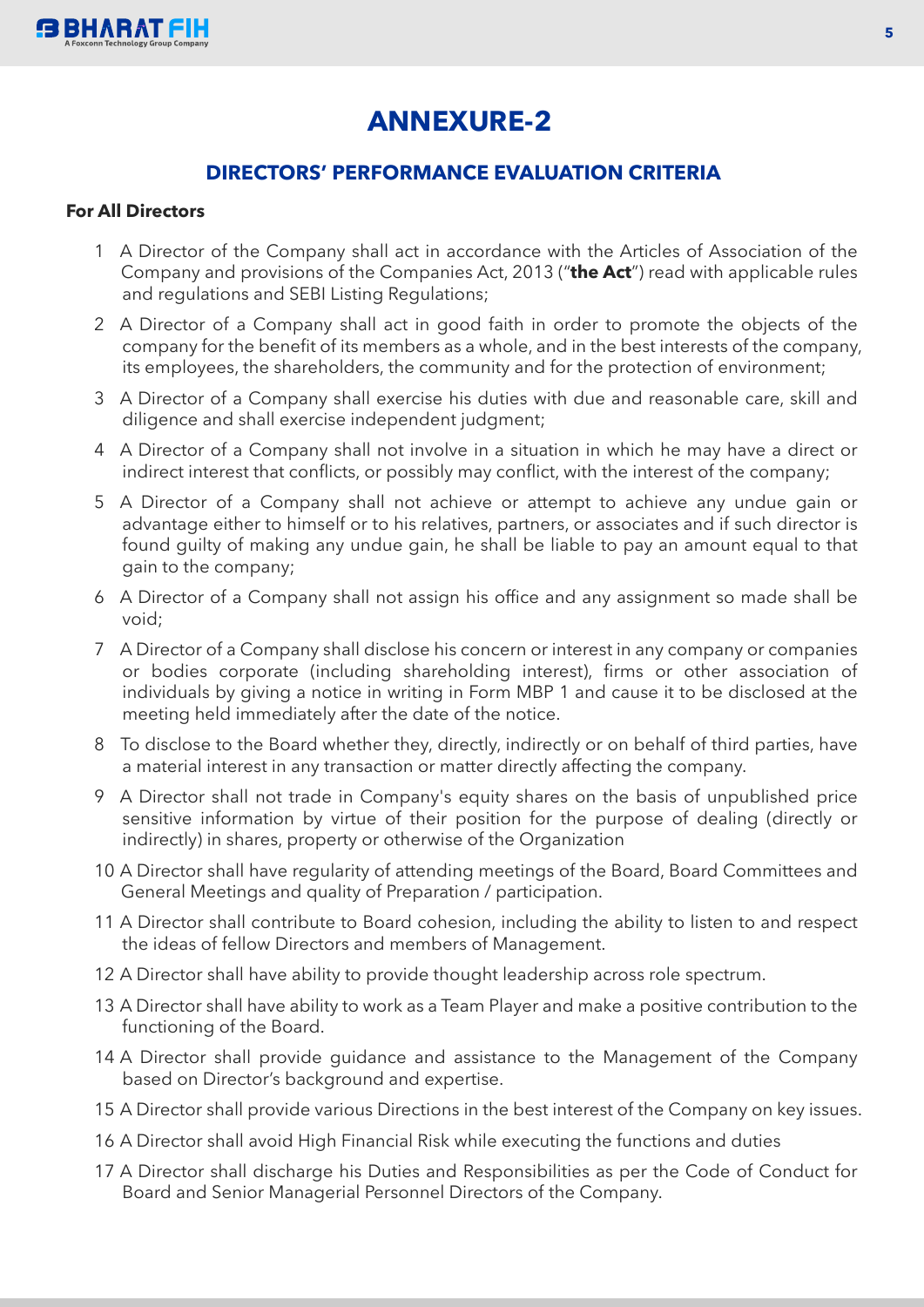

### **Additional Criteria for Independent Directors**

The Independent Directors shall-

- 1 have confirmed that they meet the requirements of Independence under the Companies Act 2013 and SEBI Listing Regulations and he/she acts in that manner.
- 2 help in bringing an independent judgment to bear on the Board's deliberations especially on issues of strategy, performance, risk management, resources, key appointments and standards of conduct;
- 3 shall bring an objective view in the evaluation of the performance of board and management;
- 4 scrutinize the performance of management in meeting agreed goals and objectives and monitor the reporting of performance;
- 5 satisfy themselves on the integrity of financial information and those financial controls and the systems of risk management are robust and defensible;
- 6 safeguard the interests of all stakeholders, particularly the minority shareholders;
- 7 balance the conflicting interest of the stakeholders;
- 8 determine appropriate levels of remuneration of executive directors, key managerial personnel and senior management and have a prime role in appointing and where necessary recommend removal of executive directors, key managerial personnel and senior management;
- 9 moderate and arbitrate in the interest of the Company as a whole, in situations of conflict between management and shareholder's interest.
- 10 undertake appropriate induction and regularly update and refresh their skills, knowledge and familiarity with the Company;
- 11 seek appropriate clarification or amplification of information and, where necessary, take and follow appropriate professional advice and opinion of outside experts at the expense of the company;
- 12 strive to attend all meetings of the Board of Directors and of the Board Committees of which he is a member and general meetings of the company;
- 13 participate constructively and actively in the Committees of the Board in which they are chairpersons or members;
- 14 Ensure where they have concerns about the running of the Company or a proposed action, ensure that these are addressed by the Board and, to the extent that they are not resolved, insist that their concerns are recorded in the minutes of the Board meeting;
- 15 keep themselves well informed about the Company and the external environment in which it operates;
- 16 not to unfairly obstruct the functioning of an otherwise proper Board or Committee of the Board;
- 17 pay sufficient attention and ensure that adequate deliberations are held before approving related party transactions and assure themselves that the same are in the interest of the company;
- 18 ascertain and ensure that the Company has an adequate and functional vigil mechanism and to ensure that the interests of a person who uses such mechanism are not prejudicially affected on account of such use;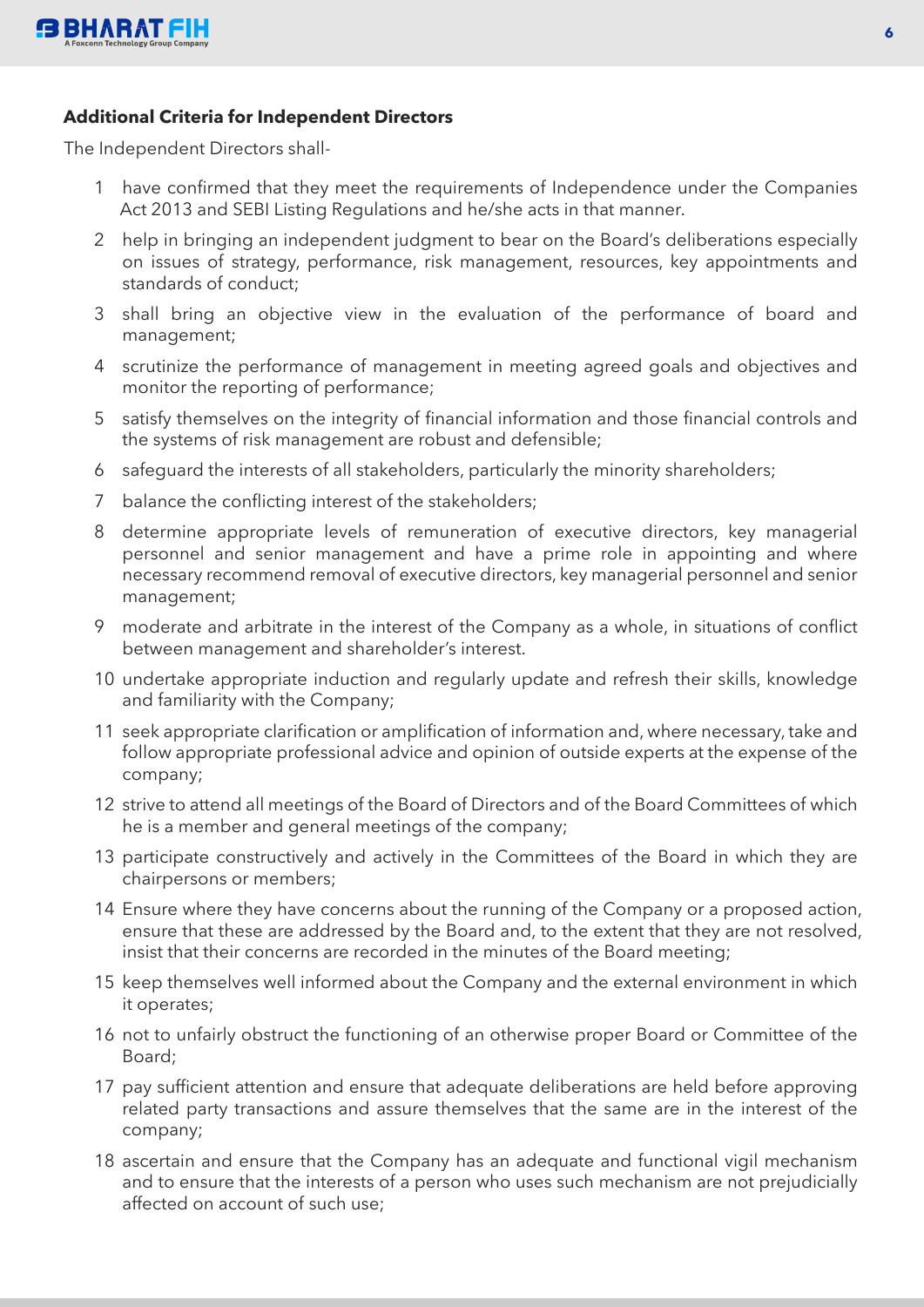

- 19 report concerns about unethical behavior, actual or suspected fraud or violation of the Company's code of conducts or ethics policy;
- 20 acting within his authority, assist in protecting the legitimate interests of the Company, shareholders and its employees;
- 21 not disclose confidential information, including commercial secrets, technologies, advertising and sales promotion plans, unpublished price sensitive information, unless such disclosure is expressly approved by the Board or required by law.

## **IMPLEMENTATION:**

A Confidential Individual Director Evaluation can be conducted under supervision of the Nomination and Remuneration Committee through a Survey in which all Board Members participate by giving ratings to all other Board Members (High/ Medium/ Low or from 1 to 5) and identify areas of strength and areas requiring improvement in relation to other members of the Board.